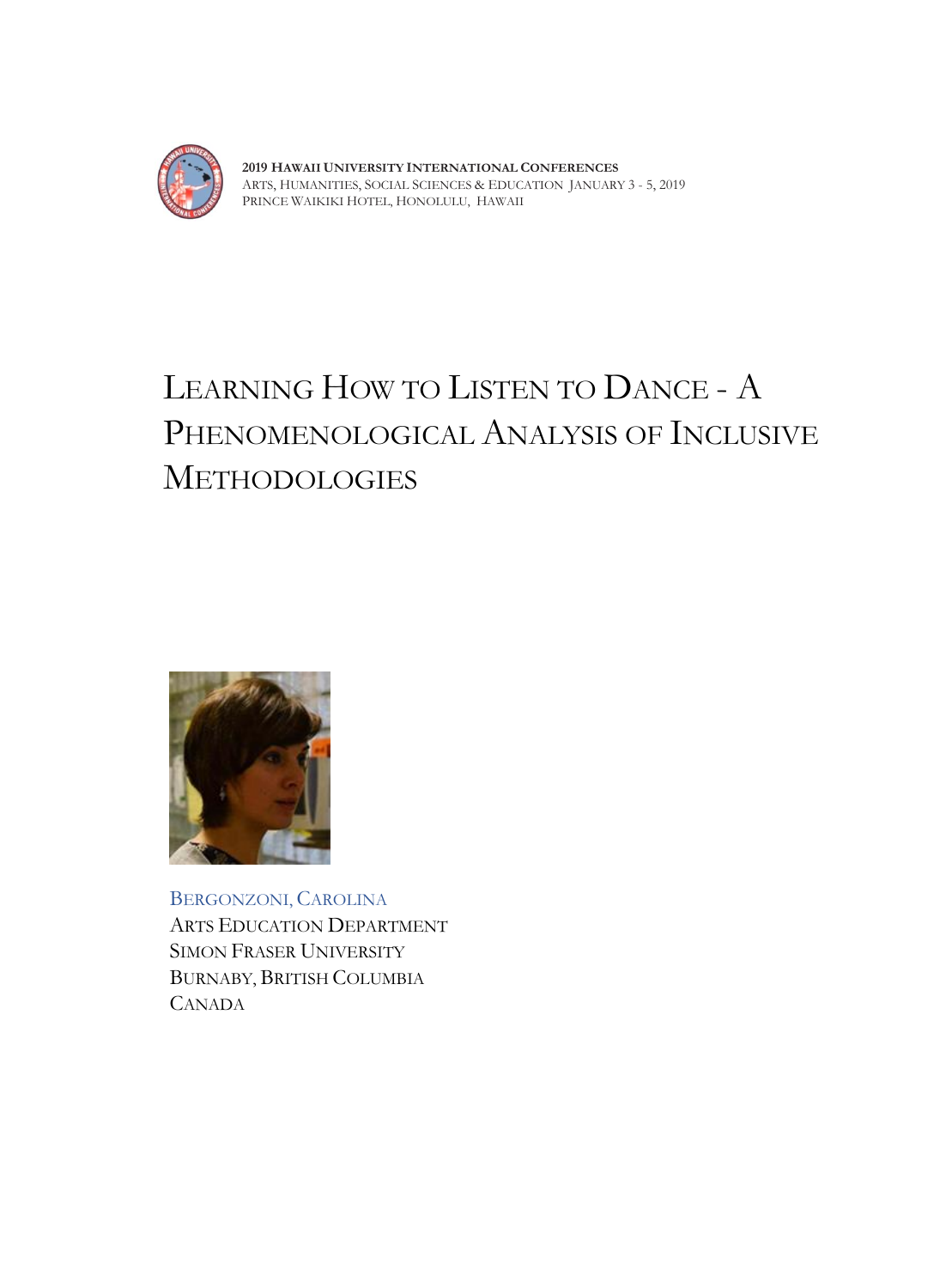Carolina Bergonzoni Arts Education Department Simon Fraser University Burnaby, British Columbia Canada

# **Learning How to Listen to Dance – A Phenomenological Analysis of Inclusive Methodologies**

## **Synopsis**:

In this article, I will analyze my experience as a dancer involved in the collaborative inclusive performance project Translation. This project is based on questions of accessibility, inclusion and the potential of the dancing body to move us. By building on Merleau-Ponty's notion of incorporation, I will argue for the possibility of incorporating other people in our phenomenal field.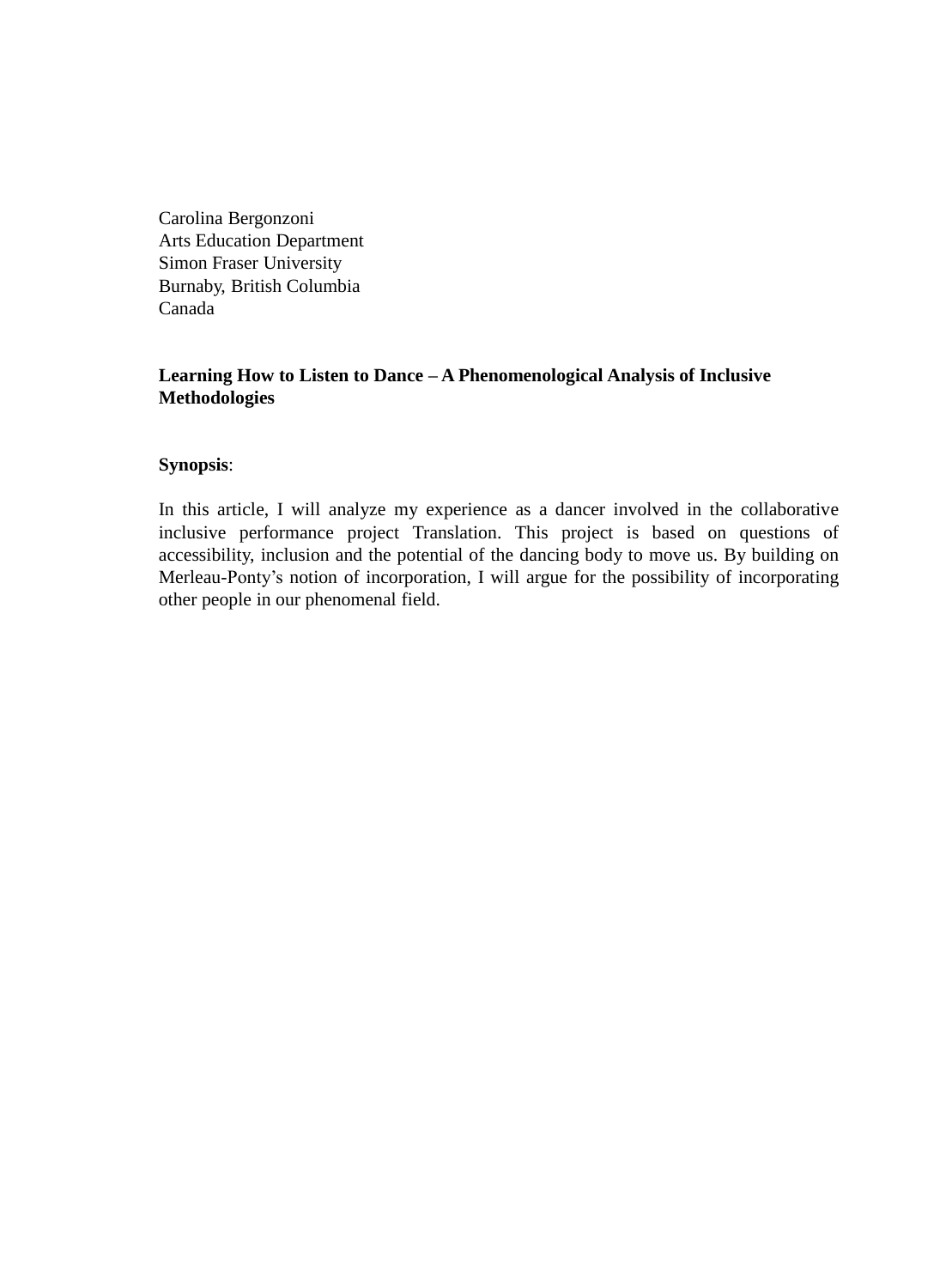## *Learning How to Listen to Dance – A Phenomenological Analysis of Incorporation*

### **Bio:**

Carolina Bergonzoni is privileged to be a dance artist and scholar based on the unceded Coast Salish territories of the Musqueam, Squamish and Tsleil-Waututh First Nations. She holds a BA and an MA in Philosophy (University of Bologna, Italy), an MA in Comparative Media Arts (Simon Fraser University, Vancouver, Canada) and she is currently a PhD student in Arts Education at Simon Fraser University. Her research interests include dance, disability, phenomenology, Arts-Based Research, and Dance Education. Her academic work has been published in Italian and Canadian journals. Since 2011, she has been working toward building communities of movers and thinkers. She works with the integrated dance company All Bodies Dance Project. Carolina continues to perform, create, and spread her love for movement as an independent dance artist.

#### **Abstract:**

In this paper, I will analyse my experience as a non-disabled dancer and company member involved in the collaborative performance project, *Translations. Translations* is a four-phase collaborative performance project between Vancouver's All Bodies Dance Project and VocalEye with support from the Canada Council for the Arts - New Chapter Initiative. The project investigates inclusion, and asks questions of utmost importance and relevance to the accessibility of Dance Education and Canadian performing arts. In the process, we explore the aesthetics of accessibility, build on difference as an artistic tool, and conceive inclusion as the source of creativity*. S*ome of the questions that guide the process are as follow: How can we access dance through multiple senses? What is the best way to describe the abstract language of dance?

For over a year, I have been involved in *Translations* as an artist, researcher, and educator. This experience has been a constant process of inquiry in movement guided by an embodied arts-based research approach. My approach is influenced by phenomenology, the lived experience of my dancing body, and Sarah Pink's definition of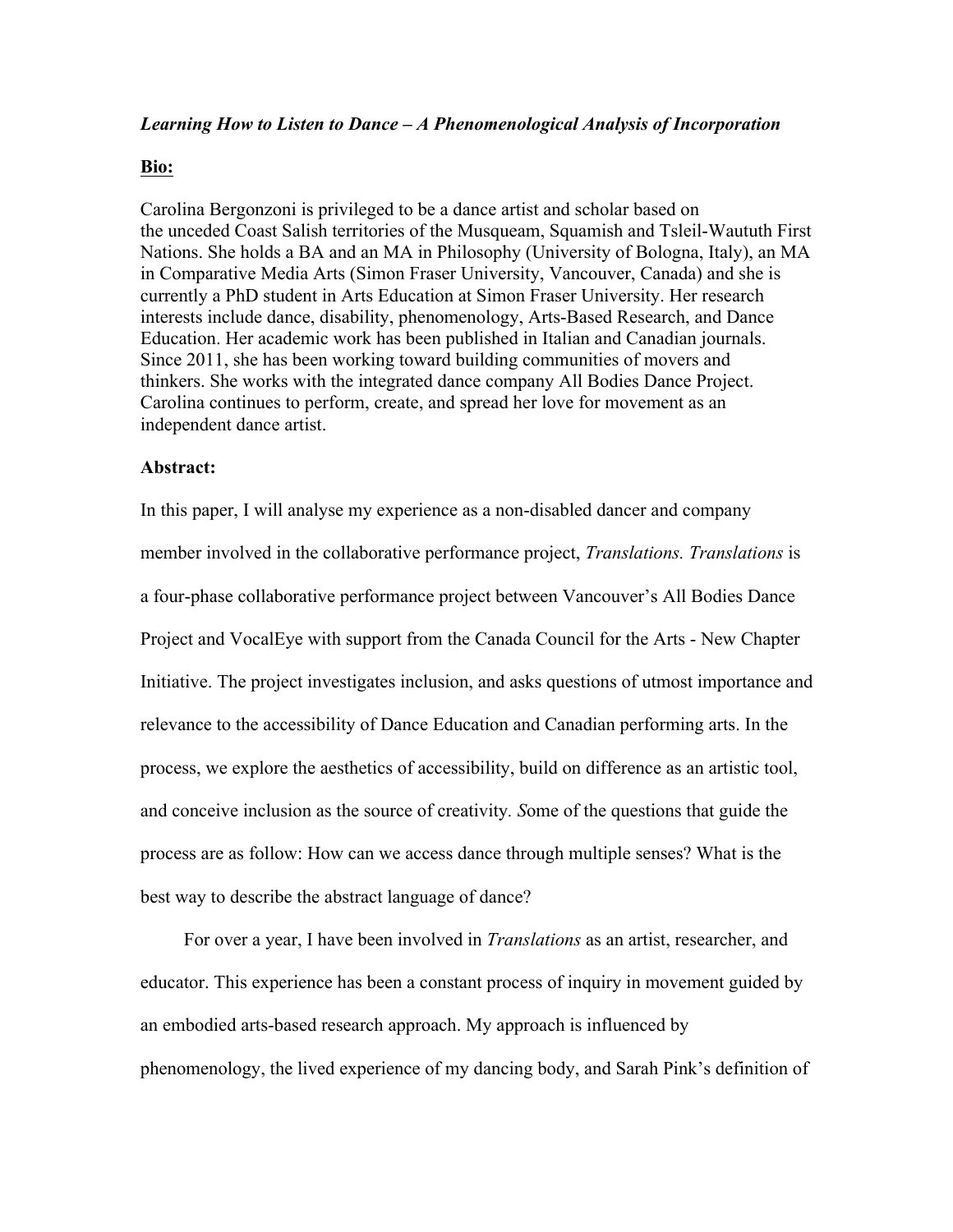sensory ethnography. Pink believes that all experiences are multisensory and she questions vision and its connotation as a dominant and objectifying sense. Disabled artists and scholars Lindsay Eales and Danielle Peers write: "Arts-Based Research offers us exciting opportunities to think through our moving bodies, and through the emotions that move us. It offers us opportunities to think, feel, and mobilize our knowledges differently" (2016, 56). This article was therefore written from the experience of my body in the dance studio.

*Translations* brings together disabled and non-disabled dancers alongside a team of audio describers from VocalEye and artistic consultants from the blind community. Together we explore different tools to shift dance from the dominant visual sense towards other ways of sensing and perceiving dance. In the first and second phases, which took place in December 2017 and June 2018, the team met daily over the course of two weeks at The Dance Centre in Vancouver, Canada. In the final phases, which are currently in progress, we are investigating how to facilitate a whole body experience of a dance work. The work will culminate with two shows (September and December 2018) at the Roundhouse Arts and Community Centre, and at The Dance Centre, in Vancouver.

In the first phases of *Translations*, we looked at the possibility to translate a work of dance into physical touch and verbal description. In this article, I will only consider the third phase, in which we asked how we might guide audience members and host space through a sensorial experience of the work. New questions arise, namely, how does the dance sound? How can movement extend possibilities and challenge expectations of the dancers' bodies? I will use *Translations* as an entering point to elaborate on the possibility of incorporating other people into our phenomenal field (Merleau-Ponty 1945;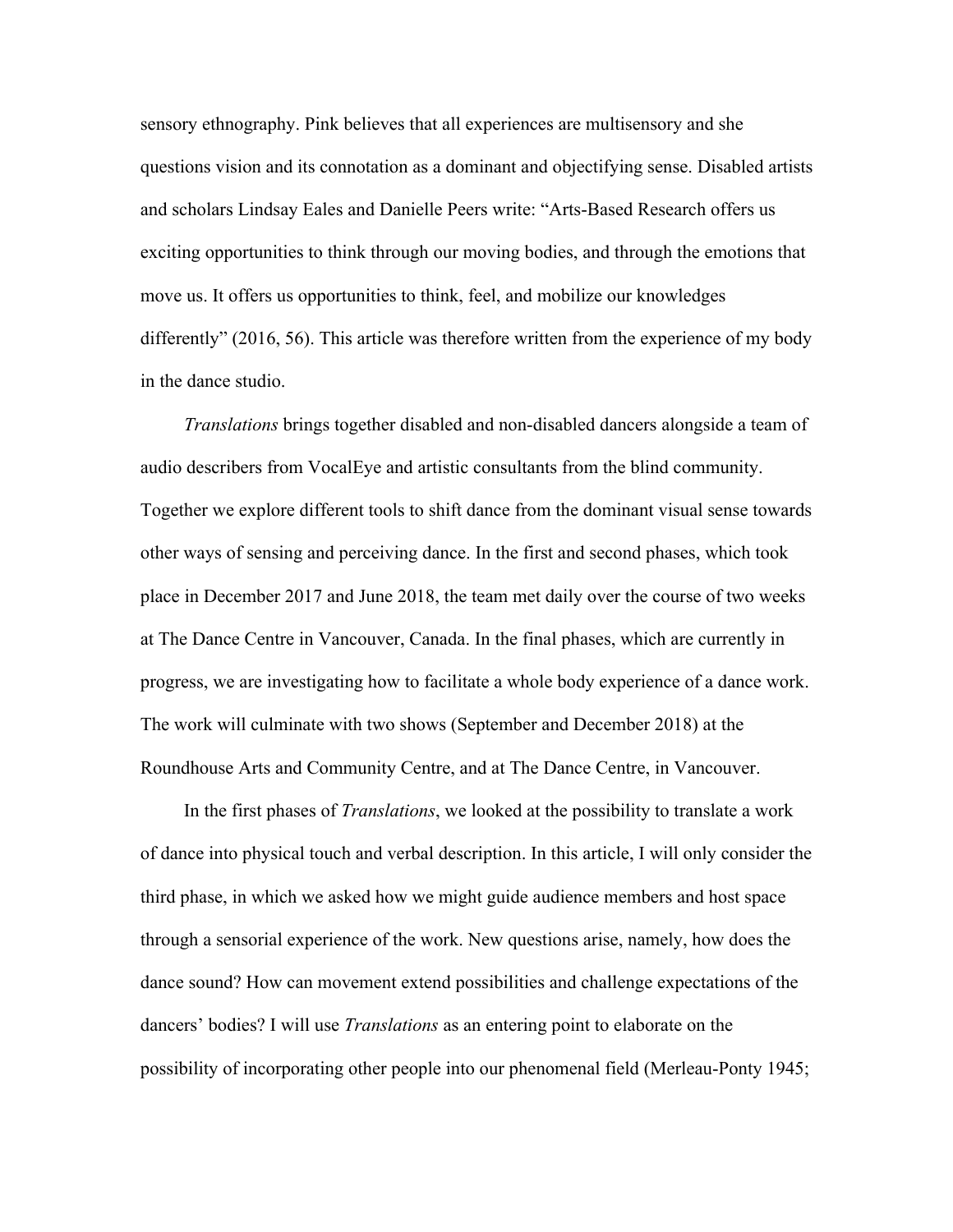Bredlau 2017).

In order to proceed, I must briefly reflect on Merleau-Ponty's definition of 'norm', his ableistic philosophy, and my decision to build on his theory while discussing accessibility and inclusivity in dance.

On the one hand, it is undoubtedly that Merleau-Ponty's philosophy privileges sight and vision over other senses (Wieseler 2016). As Wieseler points out, Merleau-Ponty's definition of 'normal' only takes into account the experience of a "non-disabled heterosexual white male" (Wieseler 2016, 150) and "privilege<sup>[s]</sup> able-bodied people by centering their needs and experiences" (Wieseler 2016, 150).

On the other hand, Merleau-Ponty's work opens up the possibility for a less ocularcentric approach, but he did not follow through. In *Phenomenology of Perception,*  he writes: "Each sense organ interrogates the object in its own way" (Merleau-Ponty 1945, 232); specifically, he believes that vision does not "merely add new details to the knowledge of the tree", but rather it is "a new mode of presentation and of a new type of synthesis that transfigures the object" (Merleau-Ponty 1945, 233). For these reasons, social sciences, sensory ethnography, and visual anthropology have expanded on these insights to move towards a multisensory approach (Csordas 1990; Ingold 2000; MacDougall 1998).

In this paper, I will build upon the idea that each sense gives us a new understanding and opens up new ways of knowing to show, through the example of *Translations*, how we can incorporate other people into our perceptual field.